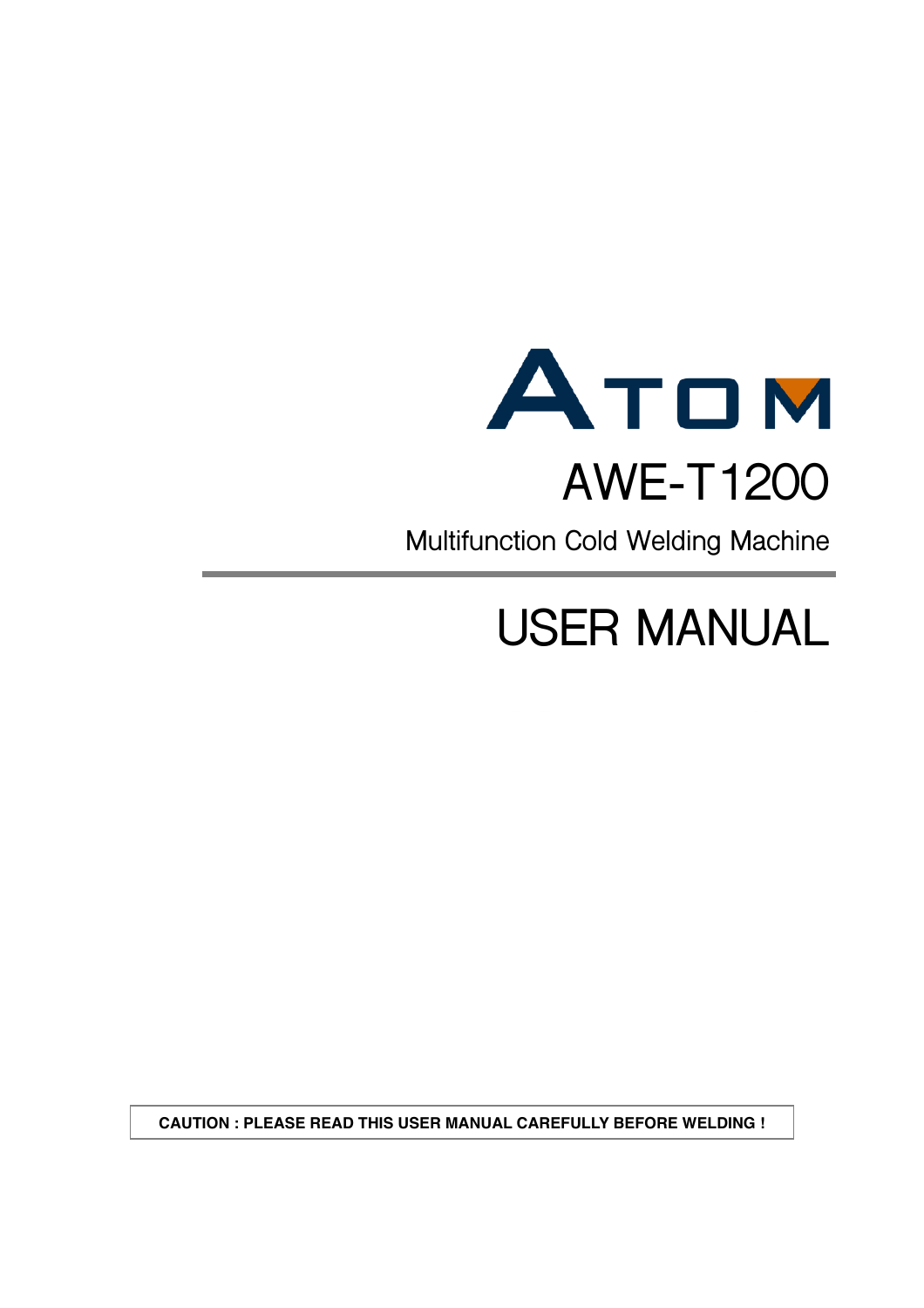

# **1: INSTRUCTIONS FOR SAFE USE**

The design of this welding machine has taken safety into account, but be sure to follow the precautions in this manual when using it, as this may cause a major accident **!**

> **To avoid major accidents, please observe the following regulations:**



- This machine must not be used for jobs other than welding
- Read this manual carefully before use to avoid causing major accidents • People who use pacemakers shall not be allowed to approach the

welding machine in use and around the welding site without a physician's permission. It may adversely affect the pacemaker's movements

#### **Electric shock hazard:**



- The socket connecting the welder must be well grounded
- $\bullet$  Do not touch live areas or wearing wet gloves
- Machine repair should be carried out after 5 minutes of power off
- $\bullet$  Do not use the welder with the case removed



- **Arc, Splash, Solder slag, Noise hazard:** • Please use protective utensils with sufficient shading degree
- Please wear long-sleeved overalls, boots, leather aprons and other protective utensils
- Use soundproofing utensils when the noise is high

#### **Flue gas and fire hazards:**

- Please keep ventilated and use protective utensils
- $\bullet$  Do not place combustible and combustible gases in the weld area
- Please set up fire fighting utensils at the welding place, just in case

### **PLEASE READ THIS USER MANUAL CAREFULLY BEFORE WELDING !**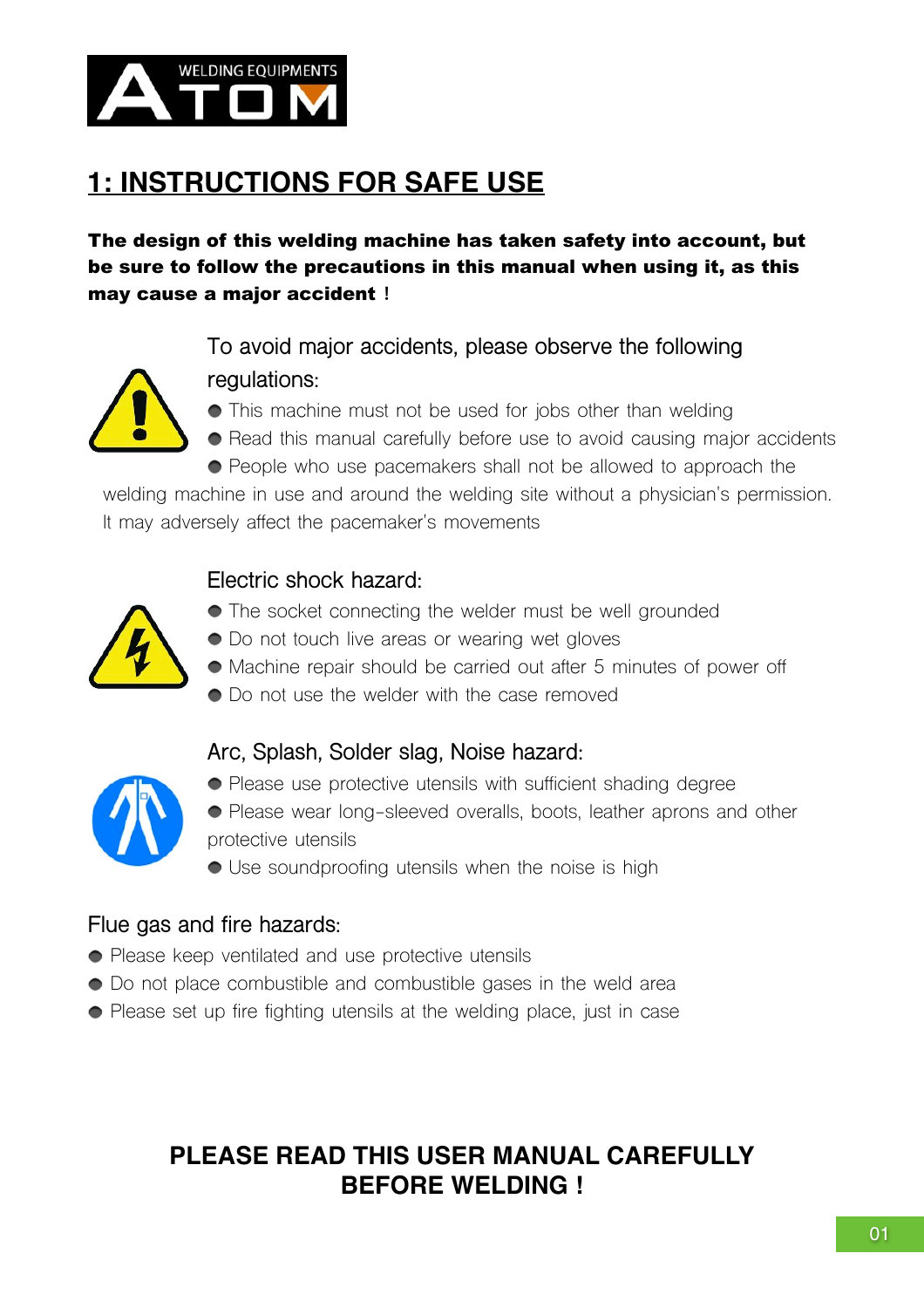

### **2: SUMMARY**

#### **Working principle:**

The AWE-T1200 uses inverse arc welding power supplies and high-power devices to convert 50/60Hz frequencies to high frequencies (e.g. 100KHz or higher), then lowers voltage and regulates current, producing a powerful DC TIG welding power supply through (PWM).

 Due to the use of switching power supply, inverter technology, the weight volume of the welding machine can be reduced, and the efficiency is increased by 30%.

 AWE-T1200 can generate arc very easily, with advance gas delivery, delay shutdown and welding current automatic attenuation, continuous time adjustable, pulse frequency adjustable. It automatically controls arcing to improve welding stability ignorer to get a beautiful welding surface.

 AWE-T1200 can be used in stainless steel, alloy steel, carbon steel, copper and other non-ferrous metals welding. The overall power conversion efficiency of the welder is more than 85% in general.

| <b>MODEL NO. AWE-T1200</b>         |                                | <b>POWER SUPPLY AC 220V 50/60Hz</b> |                           |
|------------------------------------|--------------------------------|-------------------------------------|---------------------------|
| FREQUENCY 1~20Hz                   | <b>CURRENT OUTPUT 10~200A</b>  |                                     |                           |
| <b>WELDING TIME</b> $1 \sim 80$ ms |                                | <b>PULSE TIME</b> $1\sim99\$ ms     |                           |
|                                    | WELDING MODE SINGLE / CONTINUE | GAS DELAY TIME $0\nu$ -5s           |                           |
| <b>LOAD CONTINUITY 80%</b>         |                                |                                     | <b>POWER</b> $0\sim4000W$ |
| <b>EFFICIENCY 85%</b>              |                                | <b>WEIGHT</b> KGS 9.5               |                           |

### TECHNICAL DATA OF AWE-T1200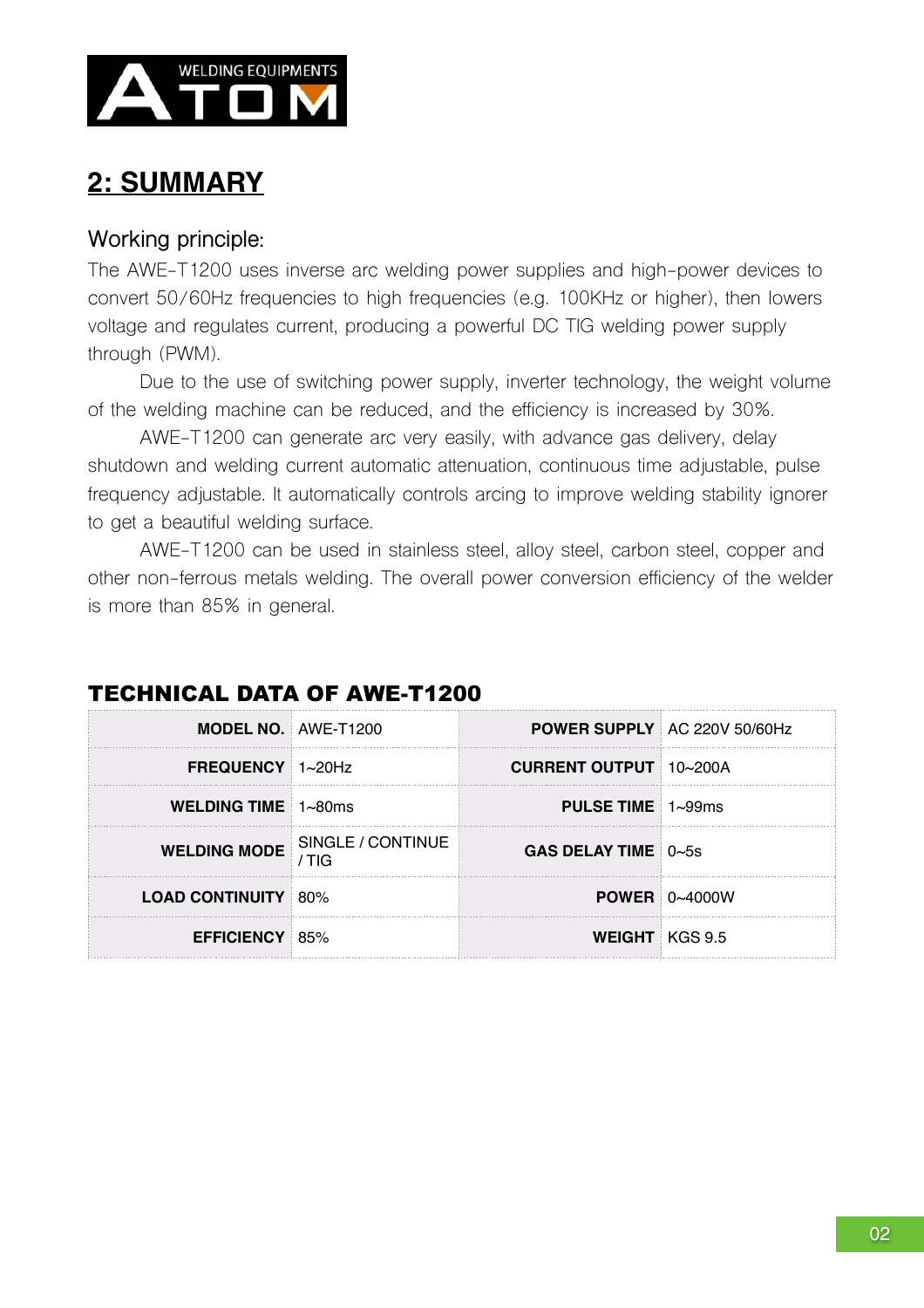

# **3: MACHINE INSTALLATION**

#### **Safety warning:**

- Use original accessories to ensure proper operation of the welding machine
- The power outlet needs to be well grounded, and if not confirmed, ground the shell separately with a ground wire with a cut-off area of not less than 6mm (there is a grounding screw on the back of the welder, on position ⑤ )
- **Please use 220V single-phase AC power supply. If power supply is not stable please use a stabilizer, if higher than 220v it may cause a damage to the machine.**

| <b>MODEL NUMBER</b>               |                    | AWE-T1200                |
|-----------------------------------|--------------------|--------------------------|
| <b>POWER SWITCH RATED CURRENT</b> |                    | 32A                      |
| <b>CABLE</b>                      | <b>INPUT</b>       | $>= 2.5$ mm <sup>2</sup> |
|                                   | <b>OUTPUT</b>      | $16$ mm $2$              |
|                                   | <b>GROUND WIRE</b> | $>=2.5$ mm <sup>2</sup>  |
| <b>WELDING GUN STANDARD</b>       |                    | $>=300A$                 |

#### SWITCH/CABLE SPECIFICATION SHEET



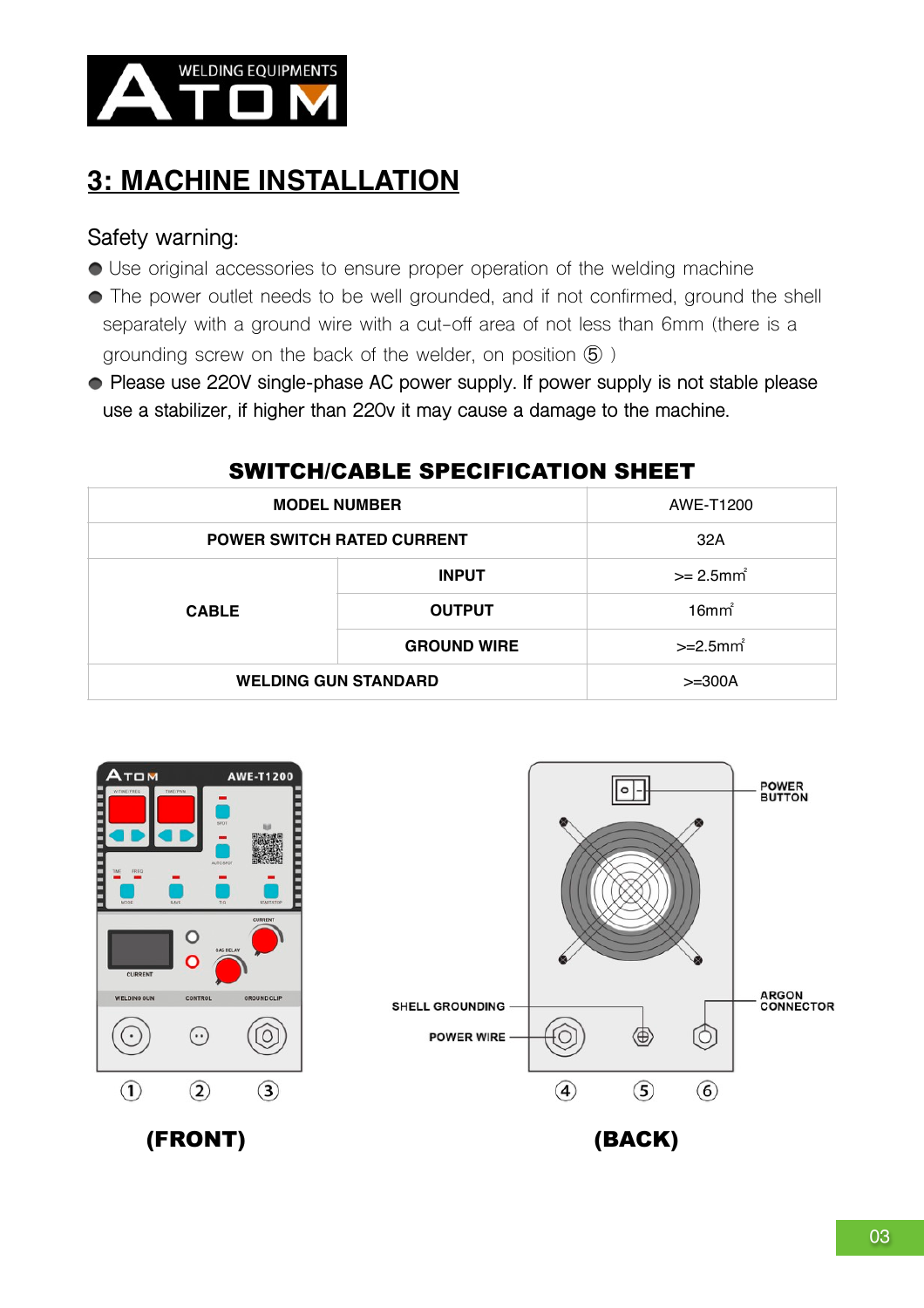

- A. Connect **welding gun** on position ①;
- B. Connect **control button** on position ②;
- C. Connect **ground clip** on position ③;
- D. Connect a grounding wire on position **6** if the power outlet is not well grounded (optional);
- E. Connect **argon gas** on position ⑥;

| <b>BUTTON AND FUNCTION</b> |  |
|----------------------------|--|
|----------------------------|--|

| $\mathbf{1}$  | <b>W-TIME/FREQ</b> | Pulse current welding time, $1 \sim 80$ adjustable                                                               |
|---------------|--------------------|------------------------------------------------------------------------------------------------------------------|
| $\mathcal{P}$ | <b>TIME/PWM</b>    | Interval time, works only on <b>AUTO SPOT</b> mode, 1~99 adjustable                                              |
| 3             | <b>CURRENT</b>     | Adjust welding current, 1~200 adjustable                                                                         |
| 4             | <b>SPOT</b>        | Spot mode, press finger click to generate one welding spot                                                       |
| 5             | <b>AUTO SPOT</b>   | Continue spot output mode, works when press and hold finger click                                                |
| 6             | TIG                | Traditional TIG welding mode                                                                                     |
| 7             | <b>GAS DELAY</b>   | $0$ ~5s adjustable                                                                                               |
| 8             | <b>MODE</b>        | Change TIME mode and FREQ mode, two ways to adjust pulse time<br>and interval time, works only on AUTO SPOT mode |
| 9             | <b>SAVE</b>        | Save 20 groups of settings, works only for <b>SPOT</b> and <b>AUTO SPOT</b>                                      |
| 10            | <b>START/STOP</b>  | Start and stop welding                                                                                           |

**MODE** button: default on TIME mode, press **that is adjust W-TIME** and TIME. **Press MODE** button FREQ light will turn red, press **the FD** to adjust FREQ and PWM Both of the two modes can adjust pulse time and interval time on AUTO SPOT mode

**SAVE** button: AWE-T1200 can save 20 groups of settings. When parameters set to right values press and hold **SAVE** button for 3 seconds, LED will turn to red, release SAVE button you will see "CC" on W-TIME/FREQ screen and "00" on TIME/PWM screen, press  $\bigoplus$  under TIME/PWM screen to choose a number, then press **SAVE** button to save the settings on that group.

How to use saved settings?

Press **SAVE** button, and press **to Bullet** to select a group, then press **SAVE** button to select a required group.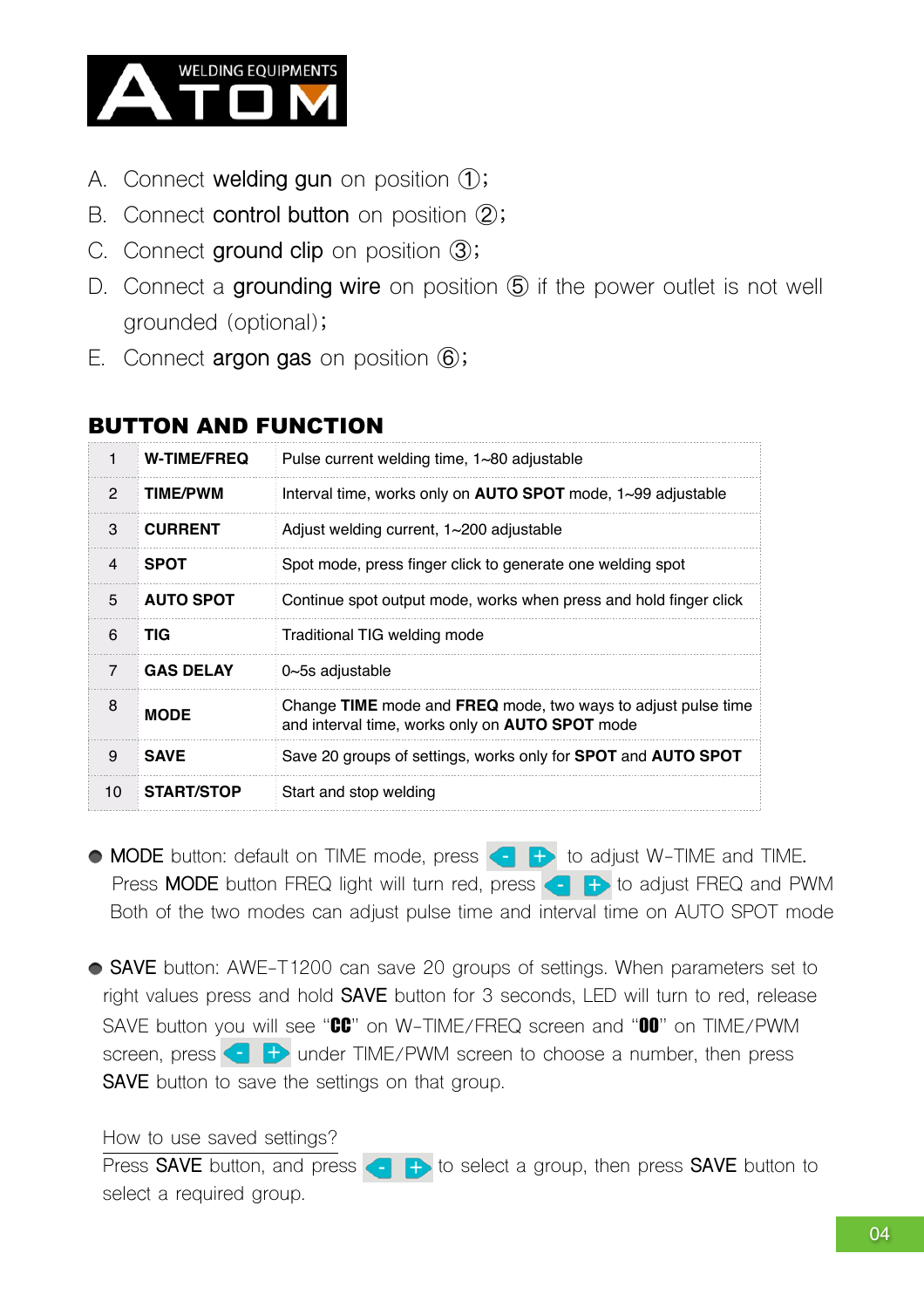

### **4: START WELDING**

- A. Press power switch on the back side of the machine, fan start rotating.
- B. Press **START/STOP** button on the front panel.
- C. Select welding mode base on different materials (**SPOT** / **AUTO SPOT** / **TIG**).
- D. Rotate **CURRENT** knob to set welding current.
- E. Rotate **GAS DELAY** knob to set gas delay if required.
- F. Press finger click button on welding gun to start welding.

#### EXAMPLE

| <b>SHEET</b><br><b>THICKNESS</b> | <b>WELDING MODE</b> | <b>CURRENT</b> | <b>W-TIME/FREQ</b> | <b>TIME/PWM</b> |
|----------------------------------|---------------------|----------------|--------------------|-----------------|
| 1.0MM                            | <b>SPOT</b>         | 140            | 6                  |                 |
| 2.0MM                            | <b>AUTO SPOT</b>    | 140            |                    | 20              |
| 3.0MM                            | TIG                 | 60             |                    |                 |

#### EXPERIENCE:

- Air inside the welding gun needs to be drained before welding begins to obtain a clean welding spot.
- $\bullet$  The tungsten needle needs to be sharp.
- For thin sheet welding the tungsten should close to the sheet, normally <1mm.
- The first spot is important, when the first spot formed the next spot should close to the first one.

| . .www.waggoo.com/windowngo.com/working/ww/wigon-new |                |                                    |                                        |                     |
|------------------------------------------------------|----------------|------------------------------------|----------------------------------------|---------------------|
| <b>SHEET</b><br><b>THICKNESS</b>                     | <b>CURRENT</b> | <b>TUNGSTEN</b><br><b>DIAMETER</b> | <b>WELDING WIRE</b><br><b>DIAMETER</b> | <b>ARGON(L/min)</b> |
| $0.3 - 0.5$ MM                                       | $10 - 40$      | 1.0MM                              | 1.0MM                                  | 5                   |
| $0.5 - 1.0$ MM                                       | $20 - 40$      | 1.0MM                              | 1.0MM                                  | 5                   |
| $1.0 - 2.0$ MM                                       | $40 - 70$      | 1.6MM                              | 1.6MM                                  | 8                   |
| $2.0 - 3.0$ MM                                       | $80 - 130$     | $2.0 - 2.5$ MM                     | 2.0MM                                  | 10                  |
| $3.0 - 4.0$ MM                                       | 120~170        | $2.5 - 3.0$ MM                     | 2.5M <sub>M</sub>                      | 12                  |
| $>4.0$ MM                                            | 160~200        | 3.0MM                              | 3.0MM                                  | 14                  |

#### TIG mode suggested current/tungsten/welding rod/argon flow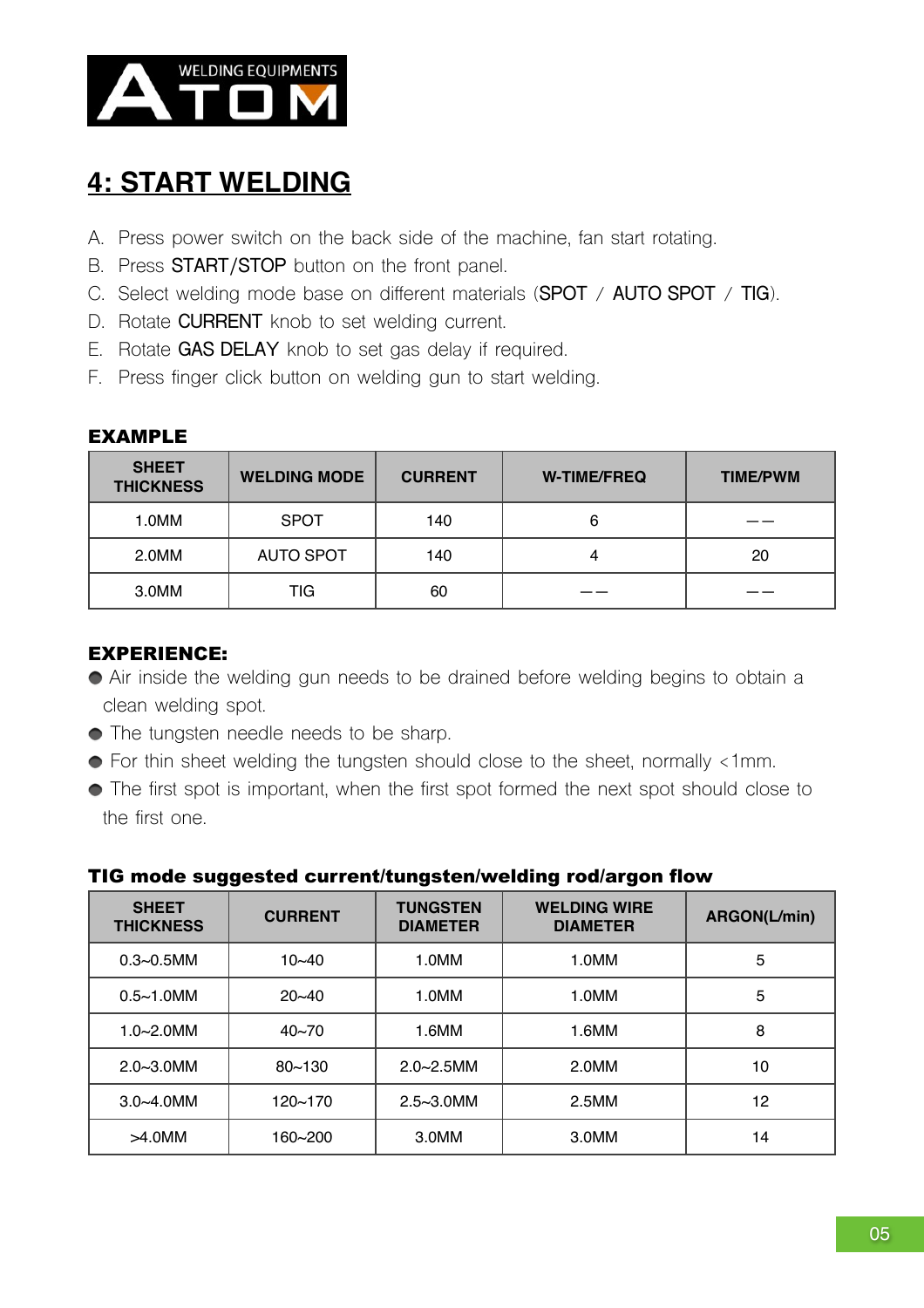

#### Flat surface welding method:

Here mentioned flat surface include flat and arc surface. **Welding arc should heat the workpiece first, only after the workpiece melted then the welding wire can transition to the workpiece to form qualified welding points.** During operation the tungsten needle distance from the workpiece should close than tungsten needle distance from the wire. Tungsten needle position please refer to the following diagram, keep "**L**" and "**V**" as smaller as you can (both <1.0mm).



#### Inner corner welding method:

We refer here to the angle is the angle between the two formed workpiece is equal to or less than 90 degrees. Because of the characteristics of arc discharge through the shortest path, the conventional welding method often can not welding to the bottom corner.

The tungsten needle should be grinded very sharply (< 20 degrees), and do not use welding wire, tungsten needle direct close to the bottom (see the below picture). Both sides of the metal were melted to the middle position to form a solder joint. If it is necessary, need to increase the welding current, until the middle form of a solder joint.

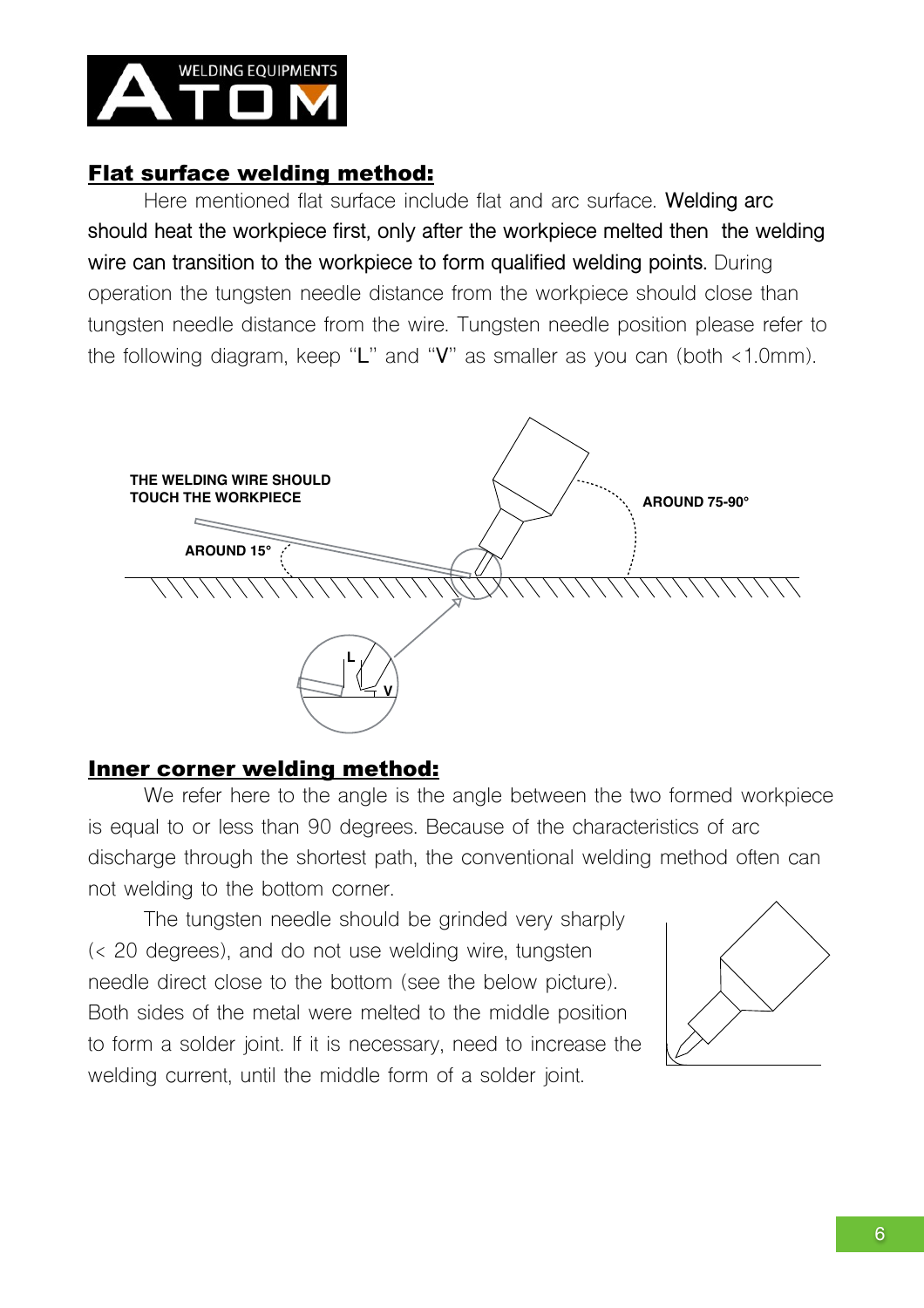

### **5: FAULT DIAGNOSIS AND ELIMINATION**

| <b>QUESTIONS</b>                                                                           | <b>REASONS</b>                                                                | <b>SOLUTIONS</b>                                                                                                                                                         |
|--------------------------------------------------------------------------------------------|-------------------------------------------------------------------------------|--------------------------------------------------------------------------------------------------------------------------------------------------------------------------|
|                                                                                            | 1, Tungsten needle too close<br>to the wire and too far from the<br>workpiece | Put tungsten needle from wire about<br>0.3-1.0mm distance, at the same time<br>keep 0.2-0.7mm to the workpiece. do<br>not move the torch when step on the<br>foot pedal. |
| <b>WELDING WIRE MELTS</b><br>INTO BALL SHAPE,<br>FAILED TO MELT ON THE<br><b>WORKPIECE</b> | 2, The power output is too<br>small                                           | To increase the pulse current and<br>pulse time to increase the power<br>output.                                                                                         |
|                                                                                            | 3、Tungsten needle is not<br>sharp enough                                      | Grind tungsten needle sharp                                                                                                                                              |
|                                                                                            | 4, Welding wire not touch the<br>workpiece                                    | Keep welding wire touch the<br>workpiece                                                                                                                                 |
|                                                                                            | 1, Tungsten needle too long<br>outside the ceramic nozzle                     | Adjust the needle position to keep less<br>than 5mm outside the nozzle                                                                                                   |
|                                                                                            | 2, Power output to big                                                        | Adjust the power output                                                                                                                                                  |
| WELDING SPOT IN BLACK<br>COLOR OR YELLOW<br><b>COLOR</b>                                   | 3. The workpiece is dirty                                                     | Clean the workpiece surface                                                                                                                                              |
|                                                                                            | 4, The argon air tank not open<br>or argon flow is too small                  | Check whether there is argon air going<br>outside when step on the foot pedal,<br>adjust the argon air flow value.                                                       |
| THERE IS ARC SOUND BUT<br>CAN NOT WELDING                                                  | 1、Grounding line not connect<br>to the workpiece                              | Connect the grounding line to the<br>workpiece                                                                                                                           |
|                                                                                            | 2, The arc welding gun is too<br>far from the workpiece                       | Keep the right distance between<br>tungsten needle and work piece                                                                                                        |